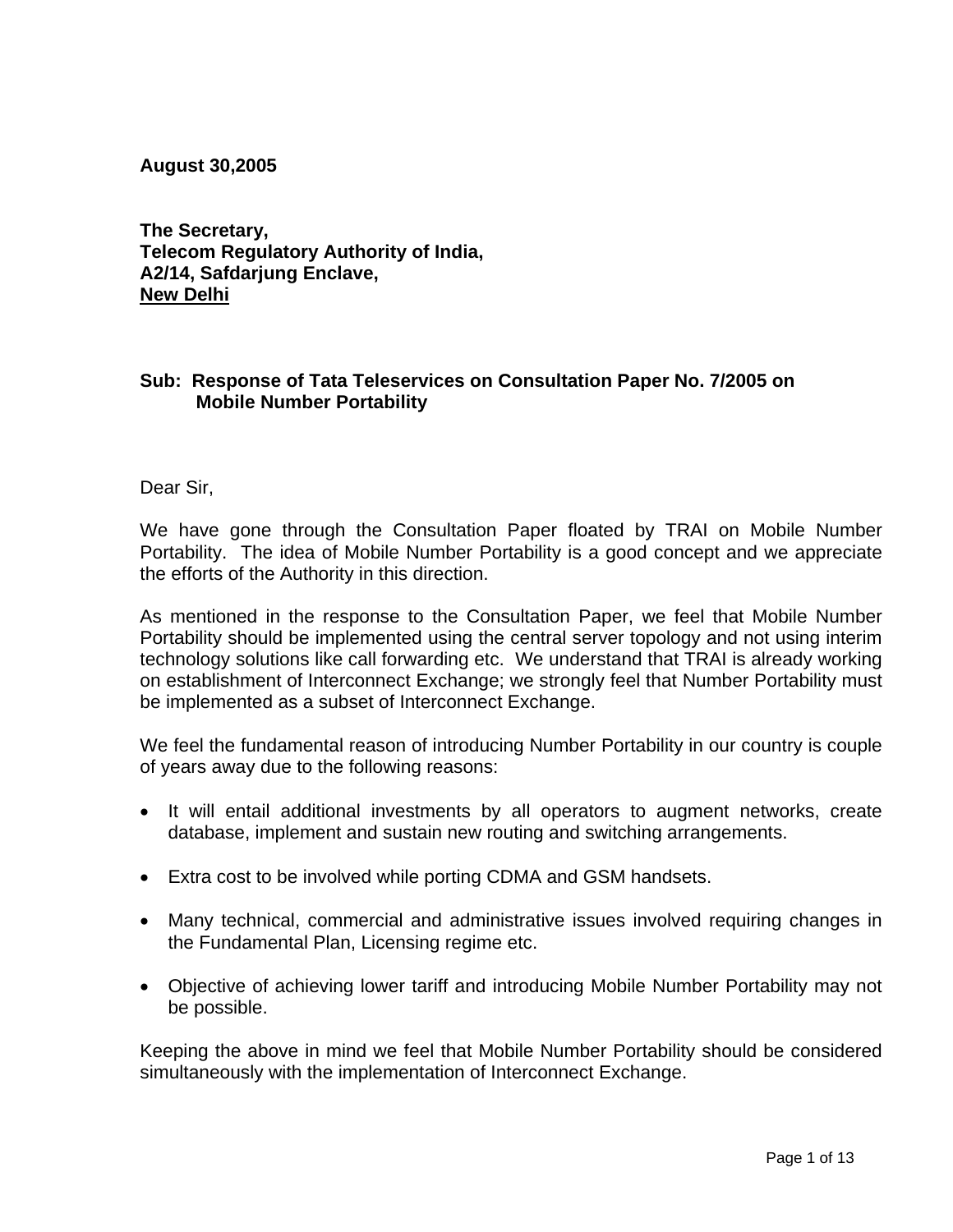Thanking you,

Yours sincerely, for **Tata Teleservices Limited**

**Rakesh Mehrotra Chief Officer – Corporate Regulatory**

**Encl.: As above**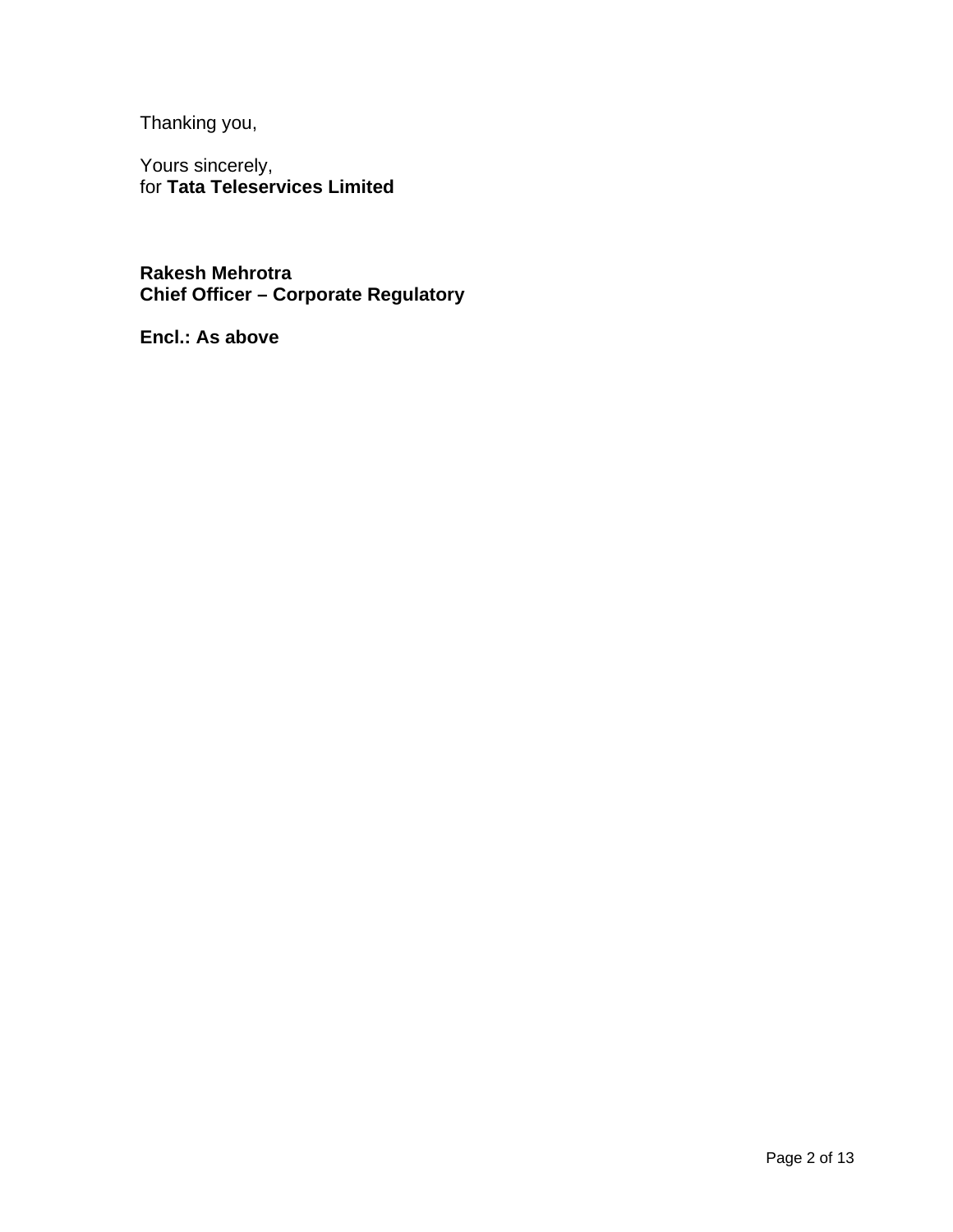

# **RESPONSE TO CONSULTATION PAPER ON MOBILE NUMBER PORTABILITY**



**TATA TELESERVICESLIMITED**

**AUGUST 30,2005**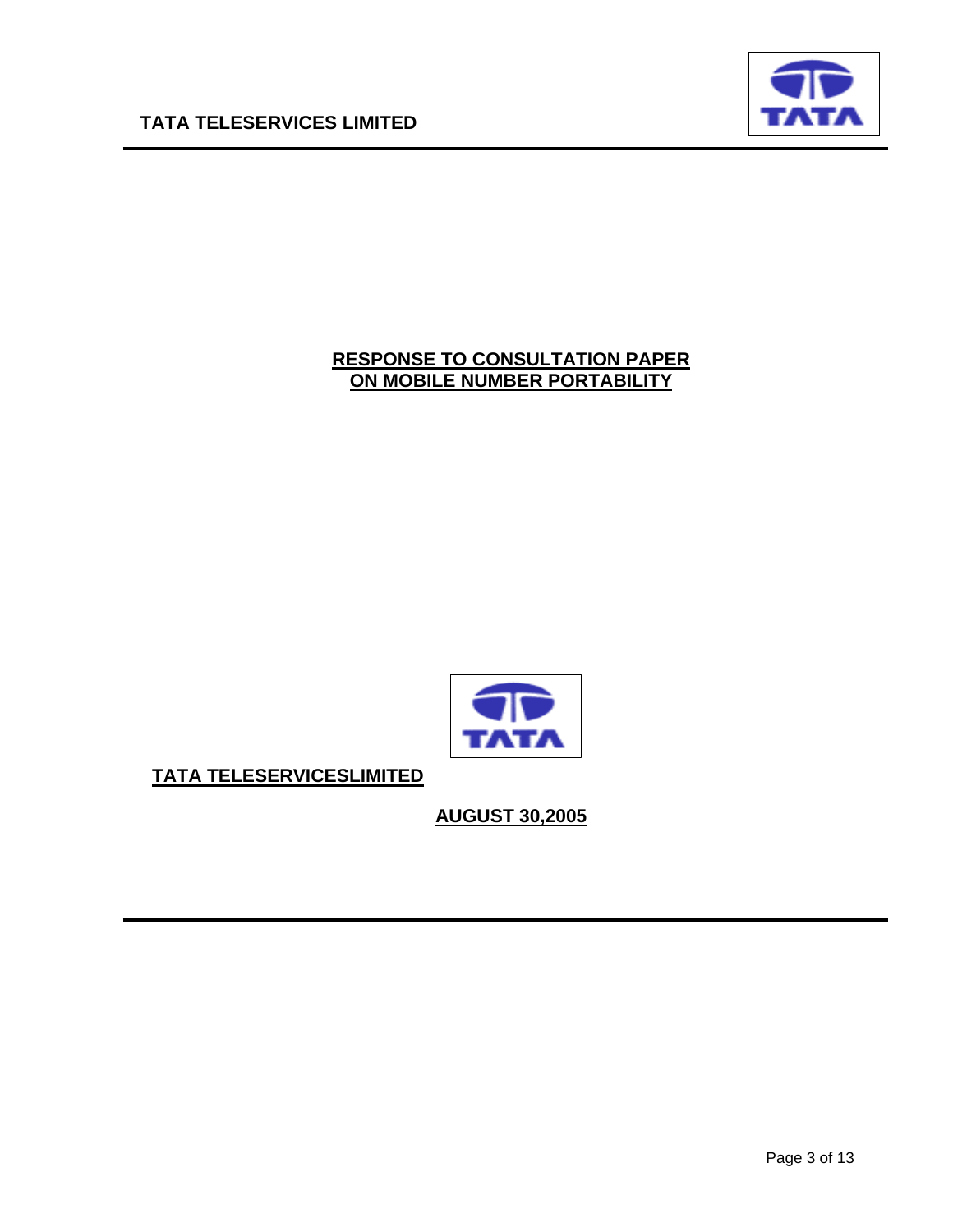

# **Issues for Consultation**

### **Issue 1**

# **What is the anticipated impact of number portability on customer satisfaction and increased competition between services and operators?**

## **Response**

Introduction of MNP will help reduce the exit barrier for a customer when he decides to churn out of a particular network as he can enjoy the services and call charges of the other operator without changing his existing number. This will motivate the customer to change from one service provider to another depending on the service level and call rates offered by them.

As has been indicated in the Consultation paper of TRAI, the net benefit of number portability has been accepted by most (Australia, Hong Kong, Netherlands, UK), with or without a Cost Benefit Analysis by the regulator.

MNP is will certainly increase competition among operators and will motivate the service providers to increase the quality of service with the objective of retaining their existing subscribers and discouraging them from moving into other network. However, with the introduction of MNP, there could be another round of price war, which could result in further reduction in call charges.

- **Using the MNP, the GSM customers can change their services to CDMA, while retaining their numbers. However, since subscriber have to change their handset, it could act, as a barrier to portability and CDMA operators might not be able to derive the full benefit.**
- **Tata Teleservices, feels that there will be significant positive impact if services are flawless & efficient. However if there are issues/defects in service, there will be major dissatisfaction.**
- **Handset portability (GSM<-->CDMA) needs to be addressed.**
- **Regulator needs to ensure that operators do not create artificial barriers for success of MNP**.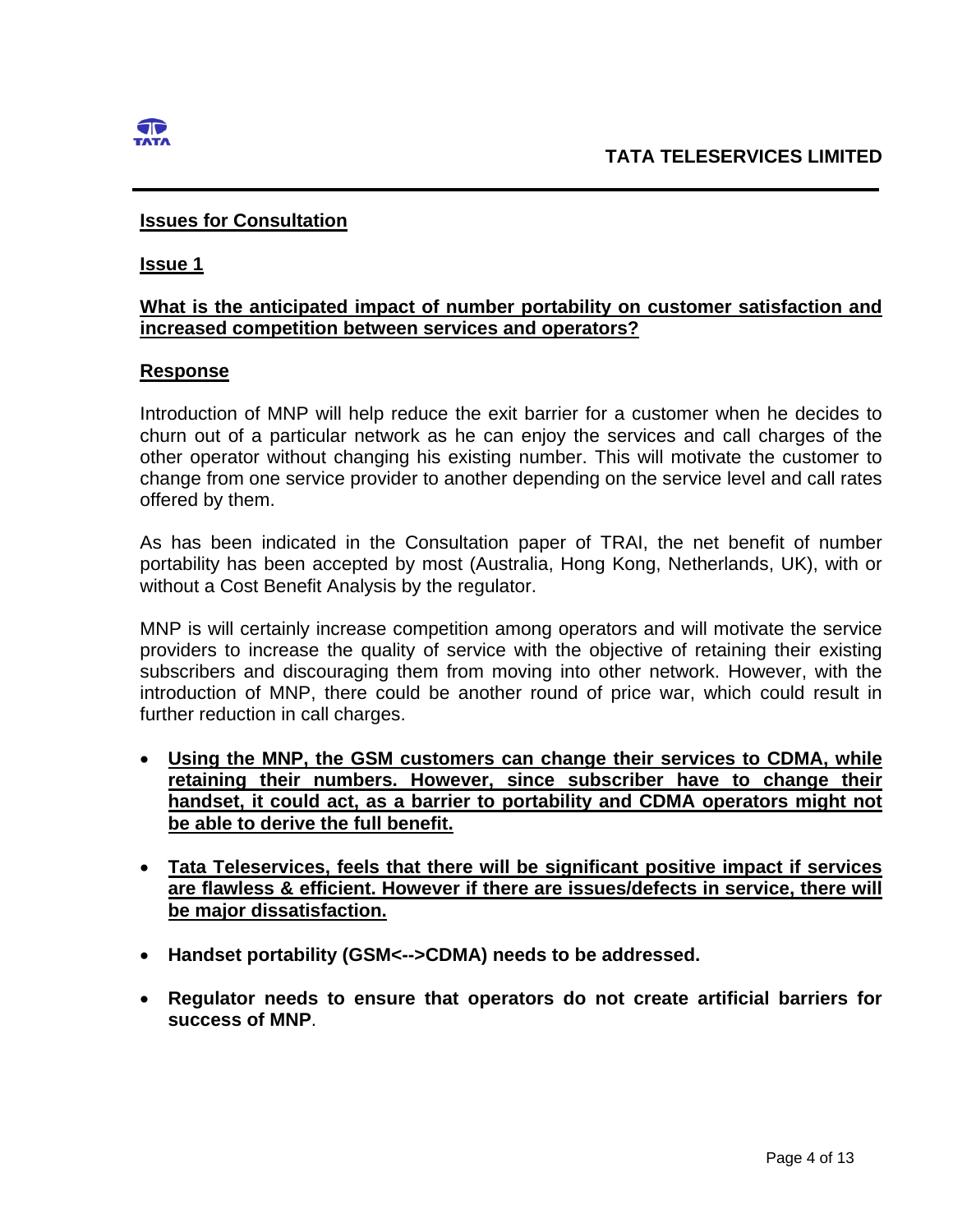

# **TATA TELESERVICES LIMITED**

### **Issue 2**

**The following technical options have been discussed in the consultation paper. Please indicate your preference with reasons:** 

## **All-Call-Query**

- **b. Query-On-Release**
- **c. Onward Routing (Call Forwarding)**
- **d. Call-Drop-Back**
- **e. Any other solution**

## **Response**

Selection of technical option will primarily depend on cost allocation rules and the structure of the architecture. However considering the trends in Global market and case studies attached in consultation paper following approach is recommended by Tata Teleservices.

## **Off Switch Solution**

Tata Teleservices suggest to Opt for off switch solution: -

The flexibility an off-switch solution offers gives it clear operational advantages over onswitch solutions. The cost of implementing such a system could be similar to that of interim solutions. The cost of these systems need only be partially attributed to the number portability functionality of the network if the IN system is already used to offer other supplementary services and increased network flexibility. Detailed cost modeling of on-switch and off-switch solutions for a typical network has shown that, whilst on-switch solutions are cheap to implement, the penalties that are incurred after several years of operation due to the inefficient usage of transmission and switching equipment within the network become greater than the solution development and implementation costs. Hence it is recommended that the long-term development strategy of their number portability programme should be carefully implemented.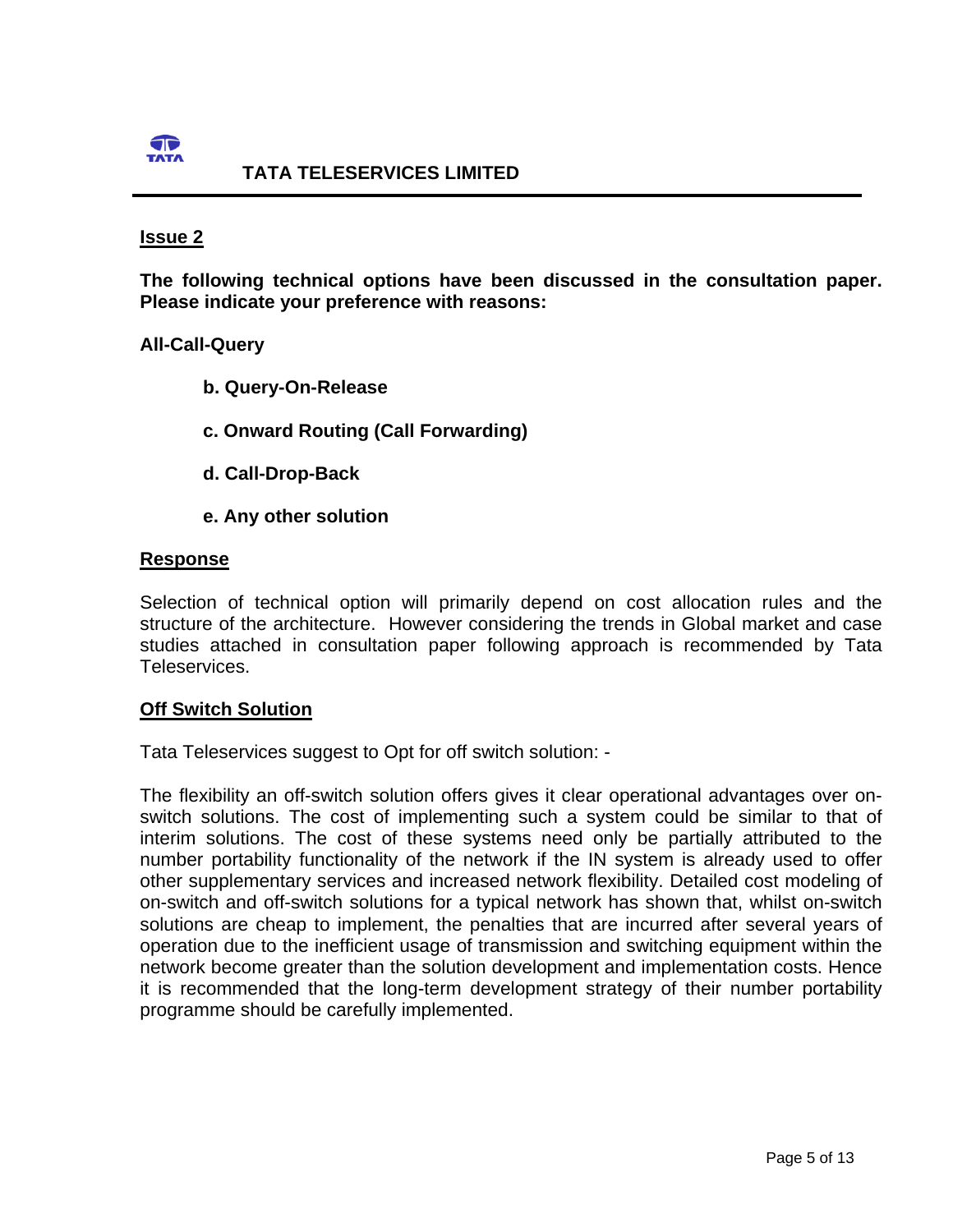

**In the past, some countries have followed the approach of implementation of a short-term solution, with parallel planning for a long-term solution. Several other countries have opted directly for a long-term solution. The issues associated with either approach are discussed in this paper. Please give your opinion, with reasons, on the path India should adopt**.

## **Response**

As has been discussed, the short-term solution appears to be the easiest, can be implemented fast, with minimum investments involved. However, India is a large market with as many as 11 operators across circles, handling a customer base of 57 Million, which will only grow, in the near future. Hence, it is important that, we develop a long-term solution, in a systematic way. An interim short-term solution (and a subsequent transition to long term solution) may create confusion amongst customers, as well as operators, who may have to handle complex operational issues and increased costs, which may not necessarily be passed on to the customers.

Tata Teleservices also recommendations that implementation strategy is to implement MNP in line with national telecom policy 2005 and India one Policy. The approach has to be long-term solution. Hence a long-term plan with one time approach is suggested. (This is also discussed in answer to Question no 2 & 3).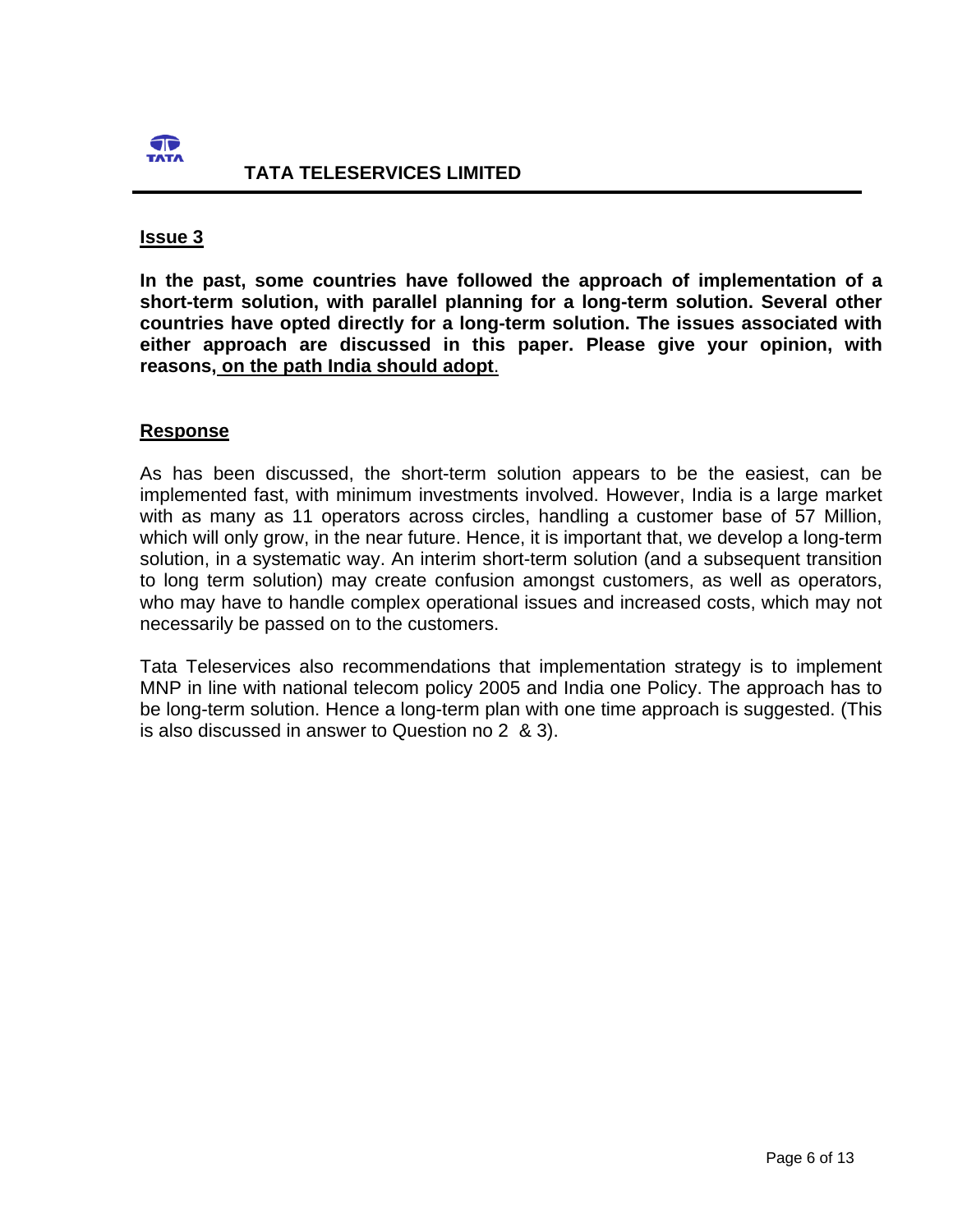

**In case of a centralized database approach, who should be responsible for the setup, ownership, administration, and management of such a database? Should the administration and operation of a centralized database be assigned to a third party duly licensed by the licensor as another service provider (OSP) on the lines of a clearing-house, or should some other approach be adopted?** 

## **Response**

It should be an independent party to handle the central MNP database. In order to achieve service excellence and building competitive environment multiple licenses can be issued. The MNP service providers need to have peering relationship with each other. The proposal should be appropriate to market circumstances. Instead, there is a disconnect between the deterministic implementation of the migration path between different technical solutions to number portability.

The set-up cost of a central number database (CND) and the annual maintenance cost of this database needs to be worked out. Backing-up this database to provide network resilience would mean almost doubling these costs.

Network operators would incur costs to use the CND. The costs to each operator would include those of modifying many of its operational support systems and installing a secure data connection to send and receive data. This set up will have additional cost.

Therefore the overall cost of the CND, including the costs incurred by other network operators, which will be significantly in high.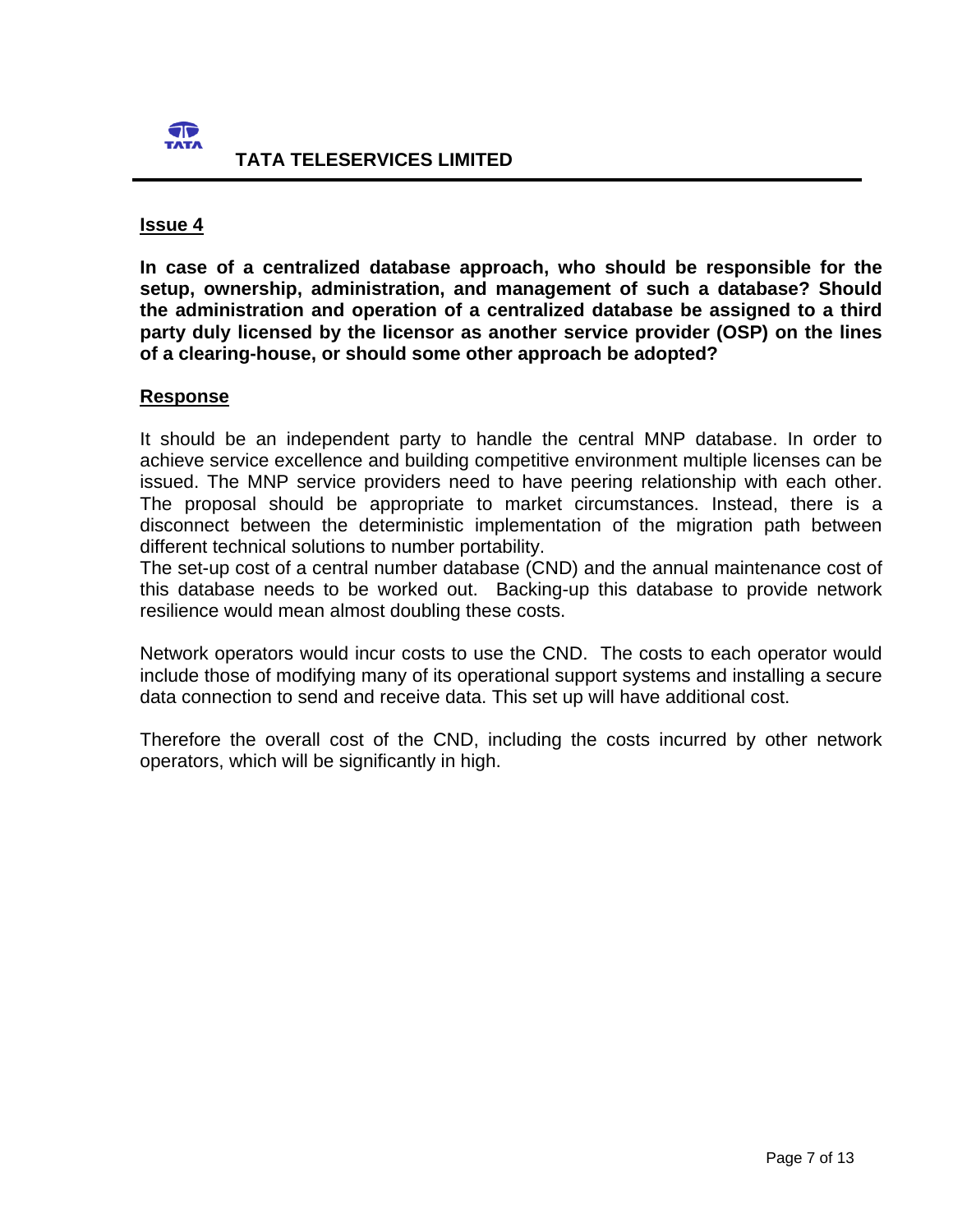

## **TATA TELESERVICES LIMITED**

### **Issue 5**

## **How should the database updates between different operators be synchronized? Where could the central database be located?**

### **Response**

Tata Teleservices recommends that the Circle level database in circle telecom head quarter (i.e. in the proximity of L1 tax) can be recommended. Operators will take signaling and provisioning connectivity separately from the MNP service provider owning the database.

Usually there is a well-defined process and sequence of steps for porting activities. The donor interacts with recipient operator thru B2B gateway. The central database is updated at intermediate milestones. In such a scenario there will be clear rules on who updates the database at which point of the process.

The level of centralization can be circle as long as the tariff within a circle is different from the tariff across circles. But the location and design should be able to support centralization at national level in future.

### **Issue 6**

**What should be the level of centralization (metro, circle, national) for a centralized database? Should this be a permanent arrangement, or be subject to later revision?** 

### **Response**

Circle level centralization of database will lead to simplicity of implementation and future proof. Nation level centralization will lead to higher dimensioning requirement resulting in multiple databases at a later stage. Nation level centralization will be prone to factors like single point failure, vulnerability of information leak out. However centralized data base solution is final solution if all concerns are addressed.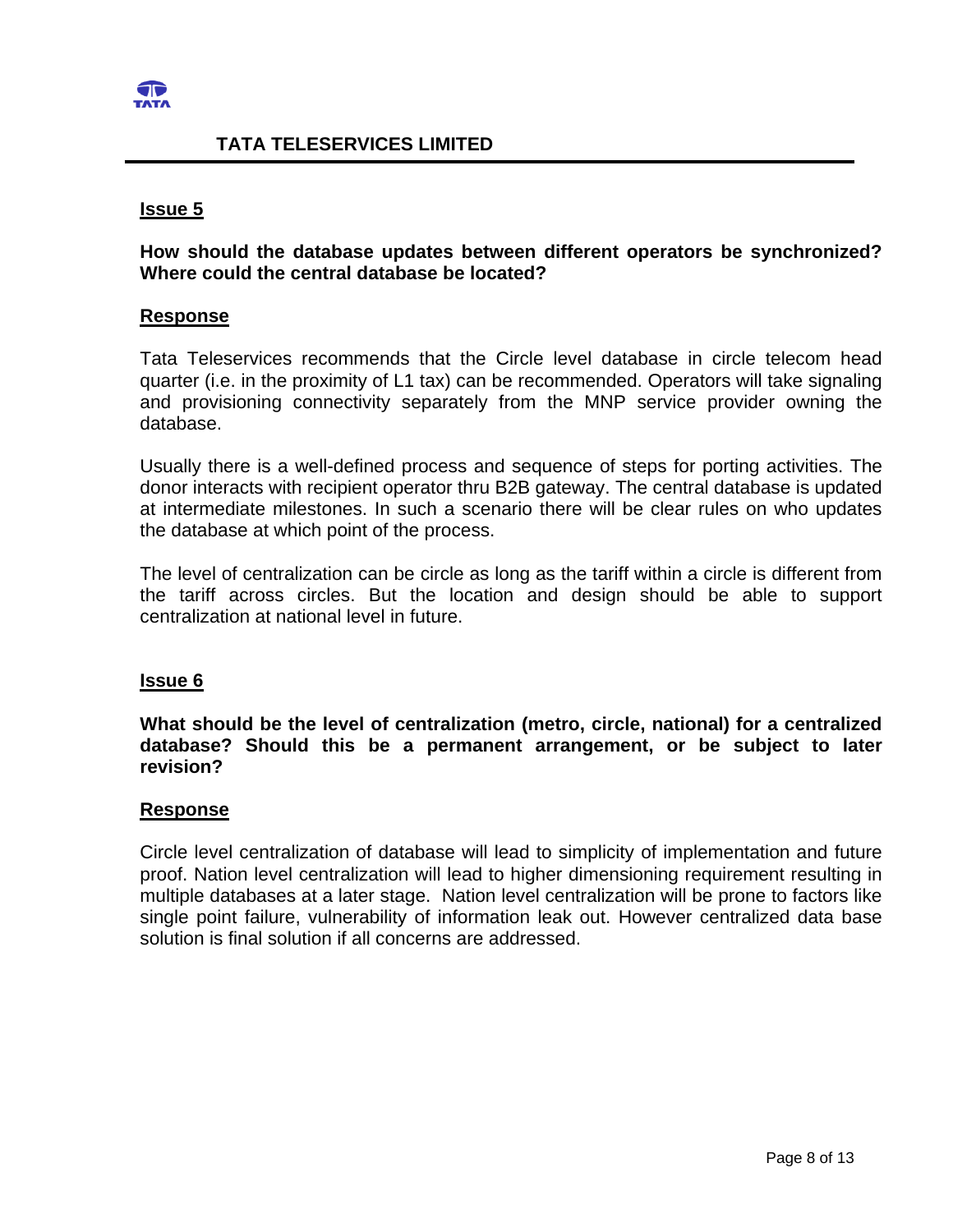

# **How should NLDOs and ILDOs handle the routing of calls to support number portability?**

## **Response**

1st leg of call will land on the Mobile operator facility that has been assigned for the dialed number range (e.g. If dialed number is 9192abcxxxxx, or 92abcxxxxx, the call will land at TTL circle gateway MSC). If Mobile operator's HLR has tag for MNP then it will query to the connected MNP service provider's database. The MNP server should return with a TLDN (in case of CDMA) or MSRN (in case of GSM), which has preamble digits as CAC (Carrier access Code) of the currently served mobile operator. MSC can route this TLDN/MSRN (14 digits i.e. 4 digit CAC+10digit MSISDN/MDN) on NLD carrier. The serving operator will now remove the CAC and deliver it as a standard MT call.

## **Issue 8**

# **Are the existing interconnection arrangements (such as signaling) between mobileto-mobile, mobile-to-fixed networks sufficient to achieve number portability, or are any changes required?**

## **Response**

 $\sqrt{2}$ 

## **Signaling Requirements**

In addition to the MSC switching software modifications, wireless providers have to ensure that a routing indicator in the called party address of the Service Connection Control Part (SCCP) portion of the TCAP message. Routing to the MNPDB can either be done using Destination Point Code/Subsystem Number. On the other end of the process from MNP data access, wireless providers must also be able to "upload" information on their own-ported numbers to the appropriate CENTRAL DATABASE MANAGMENT for access by other providers.

A service order administration (SOA) system will provide the necessary functionality to interface with the wireless provider's order and provisioning systems to update the

CENTRAL DATABASE MANAGMENT for access by all other carriers, wireless and wire line.

 **TATA TELESERVICES LIMITED**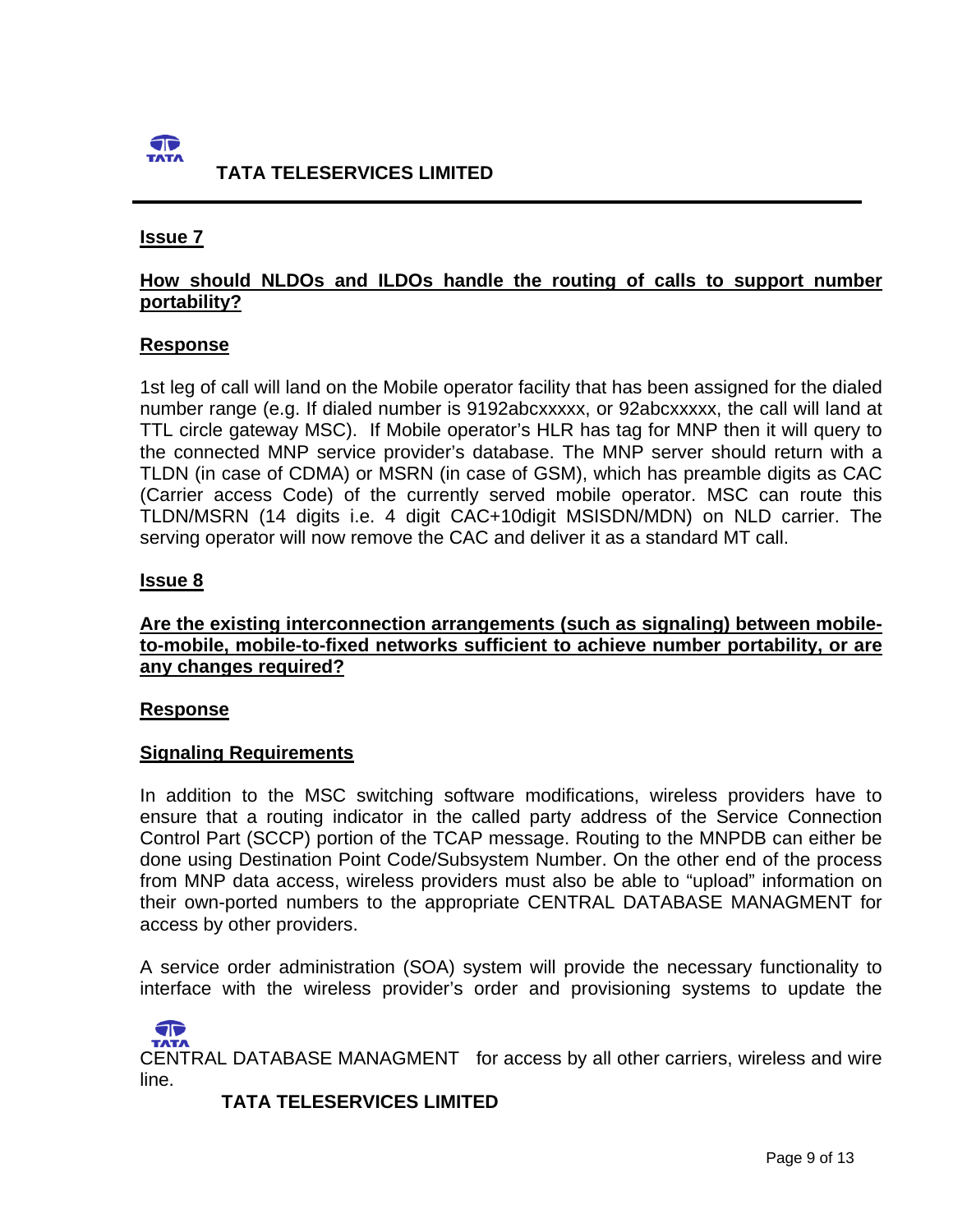The SOA's primary functions may include the following: subscription audit request/management; data administration; data transfer to the CENTRAL DATABASE MANAGMENT; report generation; bulk fi le parse and upload; subscription tracking; legacy order entry interface, and logging. Depending on an individual service provider's requirements, the SOA may interface with multiple CENTRAL DATABASE MANAGMENT s to allow for nationwide Number Portability. The carrier-to-SOA connection may be custom-designed to interface with existing carrier order entry systems. However, the SOA interface to the CENTRAL DATABASE MANAGMENT is a common management information service element (CMISE), providing subscription management functions as well as logging, error reporting, and alarm functions Other issues for consideration are: -

# **CENTRAL DATABASE MANAGMENT** certification;

- Intercompany testing;
- MIN administration:
- Network and OSS integration;
- Directory listings;
- Trouble shooting;
- Interconnection agreements; Cost recovery and bill reconciliation and Intercarrier Communications pre-porting process.

# **Requirements on Signaling for inter carrier communication**

Call Completion in a Portable Environment involves delivering calls to ported telephone numbers. Wireless carriers should be capable of launching Number Portability Request (NPREQ) messages and equipped with switch trigger capabilities. The MSC must also have the capability to launch queries using Global Title data, i.e. launching queries to an Alias Point Code (APC) and Translation Type (TT) rather than routing on Destination Point Code and Subsystem Number (DPC/SSN).

# **Issue 9**

# **Are there any technical issues in the portability of services such as SMS, data, voicemail, or fax?**

## **Response**

There are no issues pertaining to services like SMS /DATA / Voice Mail /FAX – since MNP implementation will most definitely involve extension of the functionality of the Network Elements facilitating these services.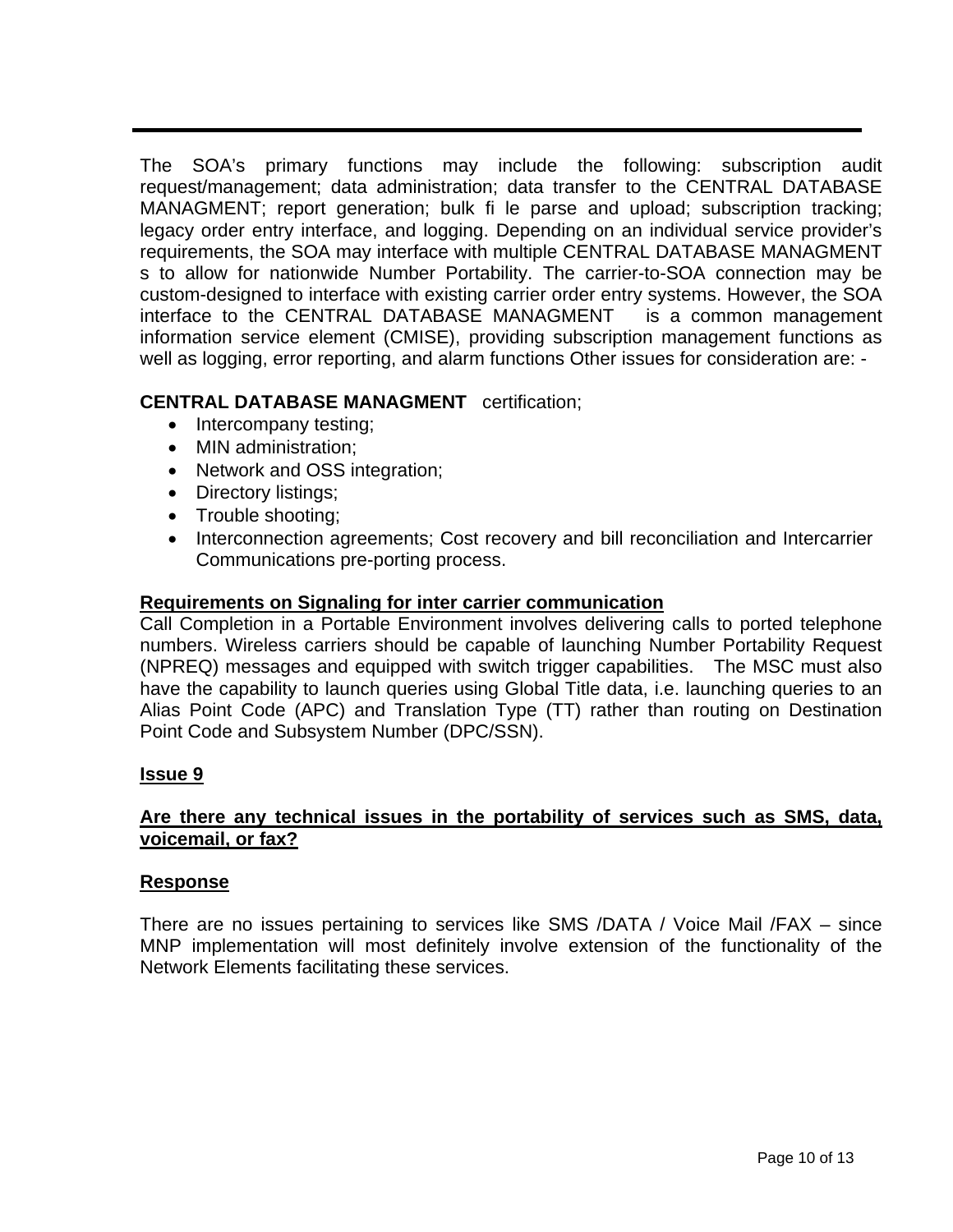

Mobile Number Portability cannot be offered to a subscriber as a stand-alone service. Mobile Number Portability is applicable to all teleservices (e.g. SMS, voice, fax) and bearer services (e.g. data), except for (emergency call). The implementation of MNP shall be flexible enough to apply to each MSISDN of a subscriber separately. Where the MSISDNs used in the donor network are ported to different recipient networks then a new IMSI (and SIM/USIM) will be required for each recipient network. The basic and supplementary services provisioned in the recipient network shall not be dependent on those that were provisioned in the donor network.

## **Issue 10**

# **What problems do you foresee with the current National Numbering Plan in implementing number portability that may necessitate the modification of the existing National Numbering Plan?**

## **Response**

For the current and projected mobile user subscriber base, the national numbering plan is sufficient. With MNP implementation [based on method of implementation] operators will have to share a common pool of special numbers to uniquely identify "ported numbers". The unique numbers/number series would help the originating network to route the call to the correct database [in case of distributed databases] and further to the correct recipient network.

The Regulator may allocate the special number series and control its distribution across service providers. An addition to the present national numbering plan is envisaged with MNP implementation, however a modification may not be required. Call Center must be able to figure out from where customer is calling & whether he is in roaming or local. Call routing to desired service provider call center implementation.

## **Issue 11**

## **Should number portability related charges be regulated? If not, then what measures will ensure that the portability charges are not set such as to discourage portability?**

## **Response**

In order to translate the benefits of MNP to the consumer it has to ensure that the charges associated with number portability are minimum and it should be regulated.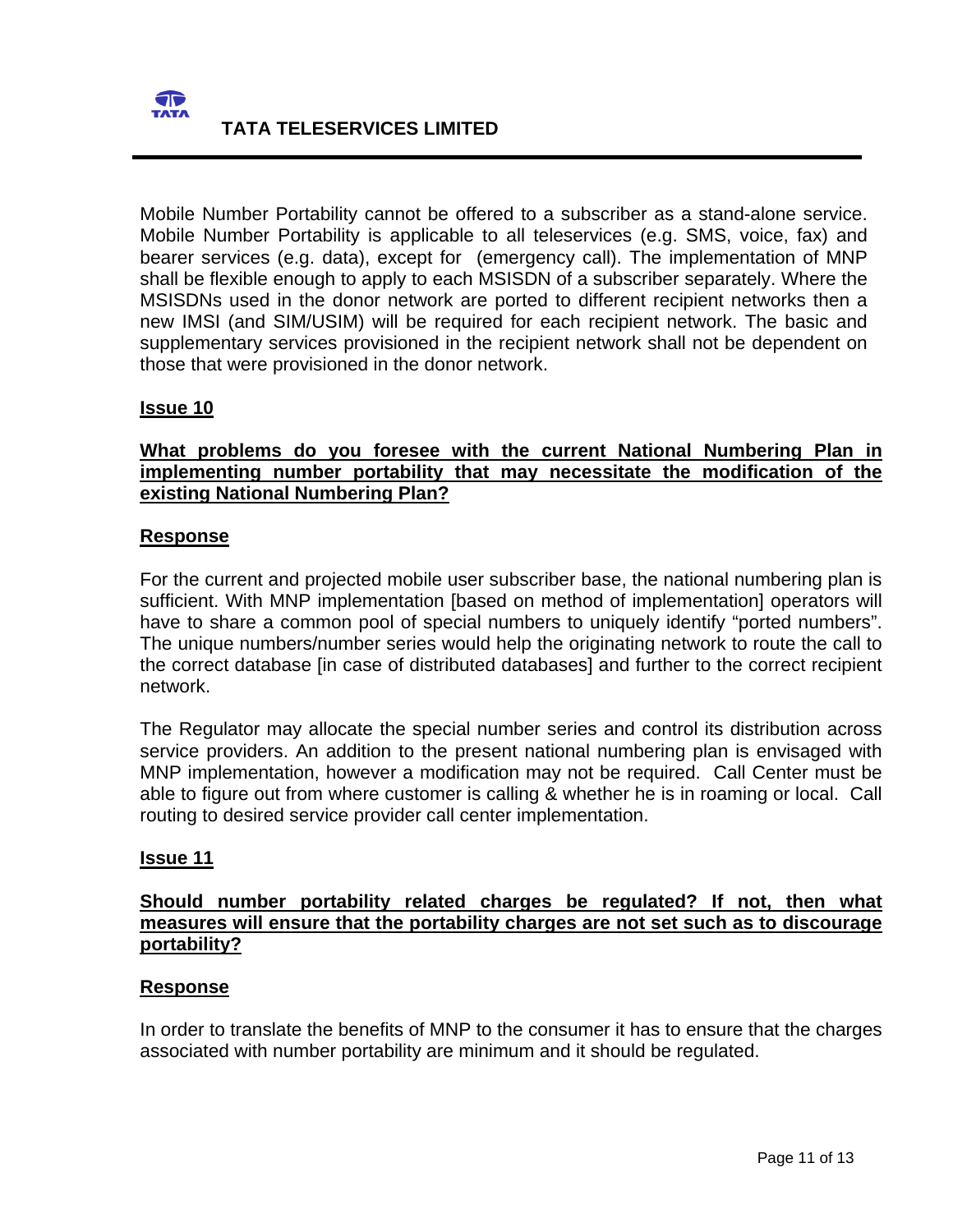

### **What measures will ensure tariff transparency?**

### **Response**

Standardized tariff comparison table should be made available. Customer Communications, Voluntary / Proactive Information & education will ensure transparency. It is assumed that any customer who ports his number to any other service provider has studied the tariff plans of the recipient network before porting. Hence, no special measures need to be taken other than the existing method of publishing the call charges, etc – Web Site, Press, Leaflets, Posters, etc.

### **Issue 13**

# **Considering that the Indian market is a growing market and number portability offers the possibility of attracting customers by an efficient operator, should it be mandated that the cost of the number portability should be absorbed by recipient network?**

### **Response**

The cost of portability should be absorbed by recipient network however there was another view that this should be charged as one time cost of an additional services.

### **Issue 14**

## **Please share any additional information that you might have about number portability implementations in countries and jurisdictions around the world, and what we might learn from these experiences.**

#### **Response**

While number portability was announced in USA, it was a daily headline item & all operators had a fear of mass exodus of their customers. However nothing like this happened.

However no example of MNP working across different technologies is available in market. The standards, procedures, parameter values are different across technologies. This implies we need to have common procedure for MNP database query before going for MNP across technologies.